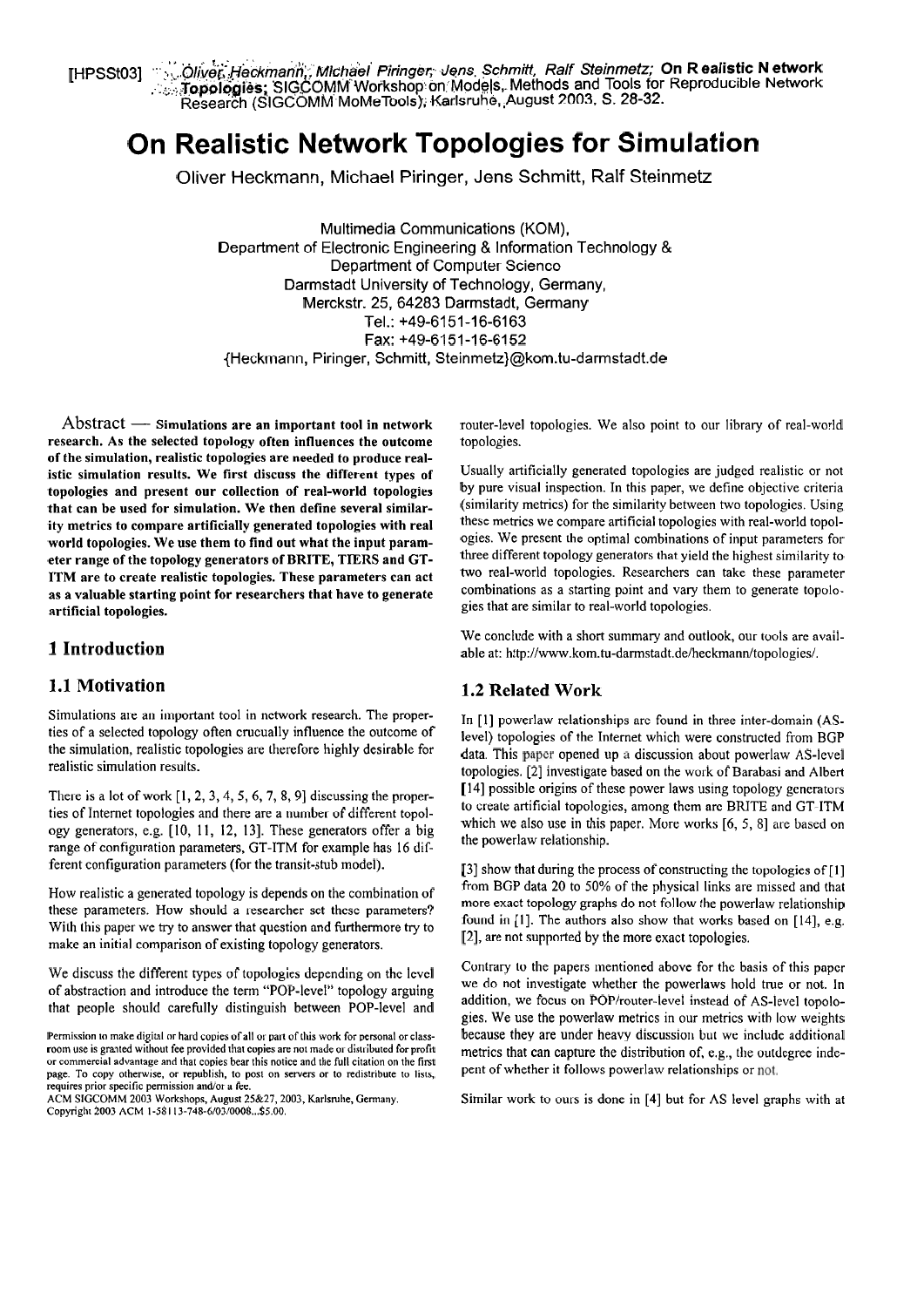least 1000 nodes in order to evaluate topology generators for AS level graphs. We investigate smaller and for POP/router-level graphs.

[9] presents an interesting method of measuring router-level topologies based on traceroutes, BGP and DNS data. The results look very promising and can be used as input for our tool.

## **2 Types of Topologies**

Literature typically distinguishes between AS-level topologies where one node represents one autonomous system (AS) and router-level topologies which implies that one node represents one router. But the latter is not always the case, many topologies that are labeled "routerlevel" are actually what we call POP-level with one node representing one point of presence (POP) of a provider. Take for example the AT&T topology depicted in Figure I which is quite famous and often used for simulations. The New York node in that topology does surely not represent a single router but instead the complete POP of AT&T in New York consisting of a larger number of interconnected backbone and access routers. Using the data from [9] which is based on BGP and DNS data AT&T has at least 61 routers in New York, 24 of them being backbone routers.

### **3 Similarity Metrics**

To measure the similarity of two network topologies we define a set of mehics that capture the basic connectivity properties of the topology graph. We are interested in graphs with the same connectivity properties but not necessarily in equivalent graphs. We are not interested in any geographical information or whether the graphs look visually similar. We concentrate on the shortest paths, the distance between nodes and the degree of connectivity because these are the properties we deem most important for network simulations.

In the graphs, we can distinguish between edge nodes (which are connected to end-users and other networks) and core/backbone nodes (which are only connected to nodes of the same network).

We define the following similarity metrics to calculate the similarity between a generated topology and a real-world reference topology:

1. The first metric uses the hop-plot of all nodes. For each graph G we look at all *n* nodes and calculate how many other nodes can<br>be reached on their shortest path within  $h=1,2,3...$  hops.

be reached on their shortest path within  $h=1,2,3...$  hops. *G*<br>From this we derive the relative frequency distribution  $F_h^G$  with *J* classes *j* with frequencies  $f_{h, k}^G$ . We have to compare the frequency distributions of the generated and the reference topology. We could do this by comparing the mean values but obviously two very different distributions can have the same mean value, so that would not be a good criterion. Comparing the standard-deviation has the same problem. Therefore, we

sum up the absolute cumulative difference of each class *j*:  
\n
$$
\sum_{j} \left| \sum_{k=1}^{j} f_{h,k}^{generated} - \sum_{k=1}^{j} f_{h,k}^{reference} \right|
$$
\n(1)

An example demonstrates the logic behind this: Consider the two frequency distributions

$$
f_{h,j}^1 = \{ 0.5, 0.0, 0.5 \} \text{ and}
$$

 $f_{h, i}^2$  = { 0.0, 1.0, 0.0 }

Both have the same mean value but are obviously very different. Our criterion would return a difference d of  $d=0.5+0.5+0.0=1.0$ Two equal distributions would return a difference of  $d = 0.0$ .

- 2. The second metric  $F_h^{Ge}$  is similar to the first but only looks at edge nodes. It captures how many other edge nodes can be reached from an edge node within h hops.
- 3. We derive the relative frequency distribution of the outdegrees  $d_i$  of all nodes i of one graph. We use the significance level of a Wald-Wolfowitz test for the similarity of the distributions of the two graphs as third similarity metric.<sup>1</sup>
- 4. While the third criterion tests the complete distribution of outdegrees we also compare with the fourth criterion the rank exponent  $\Re$  of the first powerlaw as defined in [1]: The outdegree  $d_i$ of a node i is proportional to the rank of the node *ri* to the power of a constant **3** :

$$
d_i \propto r_i^{\mathfrak{R}} \tag{2}
$$

We compare the relative difference of the rank exponent of the artificially generated topology and the real-world reference topology:

$$
\frac{\Re_{generated} - \Re_{reference}}{\Re_{reference}}
$$
 (3)

**5.** Because the powerlaws are a well discussed phenomenon we also include the outdegree exponent  $O$  of the second powerlaw [I]. This fifth criterion is quite similar to the third one, we account for that in the weights for this criterion later one. The second powerlaw claims that the frequency  $f_d$  of an outdegree d is proportional to the outdegree to the power of a constant  $O$ :

$$
f_d \propto d^O \tag{4}
$$

We use the relative difference of the outdegree exponents as the fifth criterion

$$
\left| \frac{O_{generated} - O_{reference}}{O_{reference}} \right| \tag{5}
$$

*6.* As sixth criterion we use the relative difference in the number of nodes n:

$$
\left|\frac{n_{generated} - n_{reference}}{n_{reference}}\right| \tag{6}
$$

7. For the seventh criterion we use the relative difference in the number of links I:

$$
\frac{l_{generated} - l_{reference}}{l_{reference}}
$$
 (7)

I. The Wald-Wolfowitz lest did not discriminate well enough for the first criterion but good enough for this criterion.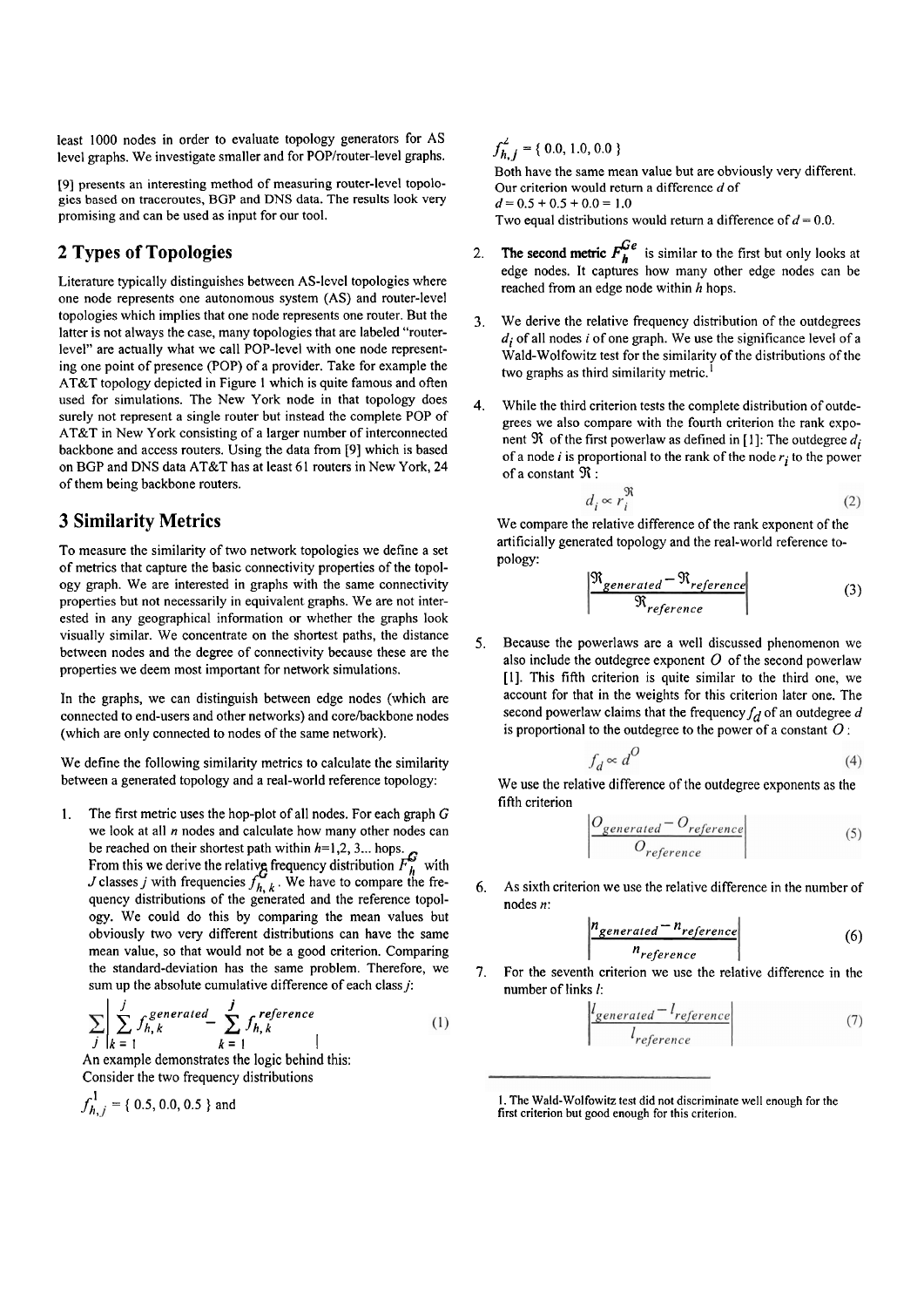

Figure 1: The DFN and AT&T Topologies

All of these criteria were normalized so that 1.0 represents the highest similarity. Some criteria can theoretically retum negative values if topologies are extremeiy different but that was of no significance as we are looking at relatively similar topologies.

The metrics mentioned above and some additional metrics are implemented in our Topology Comparison Tool. It is written in Java and can be easily extended with additional metrics. Every metric can be given a weight and based on those the tool calculates the difference between two topologies normalized to a number between 0.0 and 1 .O.

#### **4 Fitting based on Similarity Metrics**

Based on the similarity metrics of the last section we **try** to determine the input parameters of the most often used and referenced topology generators BRITE [IO], TIERS [I 11 and GT-ITM [I21 for two wellknown real-world topologies (see Figure 1). The 154 node AT&T topology is quite famous and often used for simulations. The 30 nodes DFN (German Research Network) topology is also often used in German projects. Both topologies are POP-level topologies. We did not have any router level topologies at the time of our experiments. It is quite hard to get real-world topologies, ISPs are somewhat reluctant to reveal information about their topologies. Because of this we started to collect available real-world topologies, they are publicly available at our topology site: http://www.kom.tu-darmstadt.de/-heckmann/topologies/.

#### **4.1 Fractional Factorial Analysis**

We started with a fractional factorial analysis **to** determine the influence of the different input parameters of the topology generators on the different similarity metrics. The results were very disappointing because of the strong non-linear influence of practically all input parameters on the similarity metrics. Only for small parameter variations the linear model which the factorial analysis is based upon can be assumed. Because of these results another search heuristic to search the parameter space was implemented.

#### **4.2 Systematic Search**

The topology generators use random numbers in their topology cre-

| Criteria                                        | Weight         |
|-------------------------------------------------|----------------|
| 1 with $h = 3$<br>with $h = 5$<br>with $h = 10$ | $\frac{2}{2}$  |
| 2 with $h = 3$<br>with $h = 5$<br>with $h = 10$ | $\frac{2}{2}$  |
| 3                                               | 5              |
| $\overline{4}$                                  | $\overline{2}$ |
| 5                                               | $\overline{2}$ |
| 6                                               | 5              |
| 7                                               | 5              |

#### Table 1: Weights

ation algorithm. We first tested how similar topologies created with the same parameter set are. For all topology generators the combined similarity metric varies less than 2% if the Same parameters set is used. So the topology generators return stable results if the parameters are unchanged, the influence of the random number generator on the similarity metrics is not strong.

We then used a heuristic similar to Hooke & Jeeves [I **51** to search for the parameter combination that yields the maximum combined similarity metric. The weights chosen for the different metrics from Section 3 are summarized in Table 1. We are aware of the fact that these weights are subjectively chosen. We put our emphasis on the number of nodes and links and the distributional criteria and not on powerlaws. Our tool allows to add further metrics and change the weights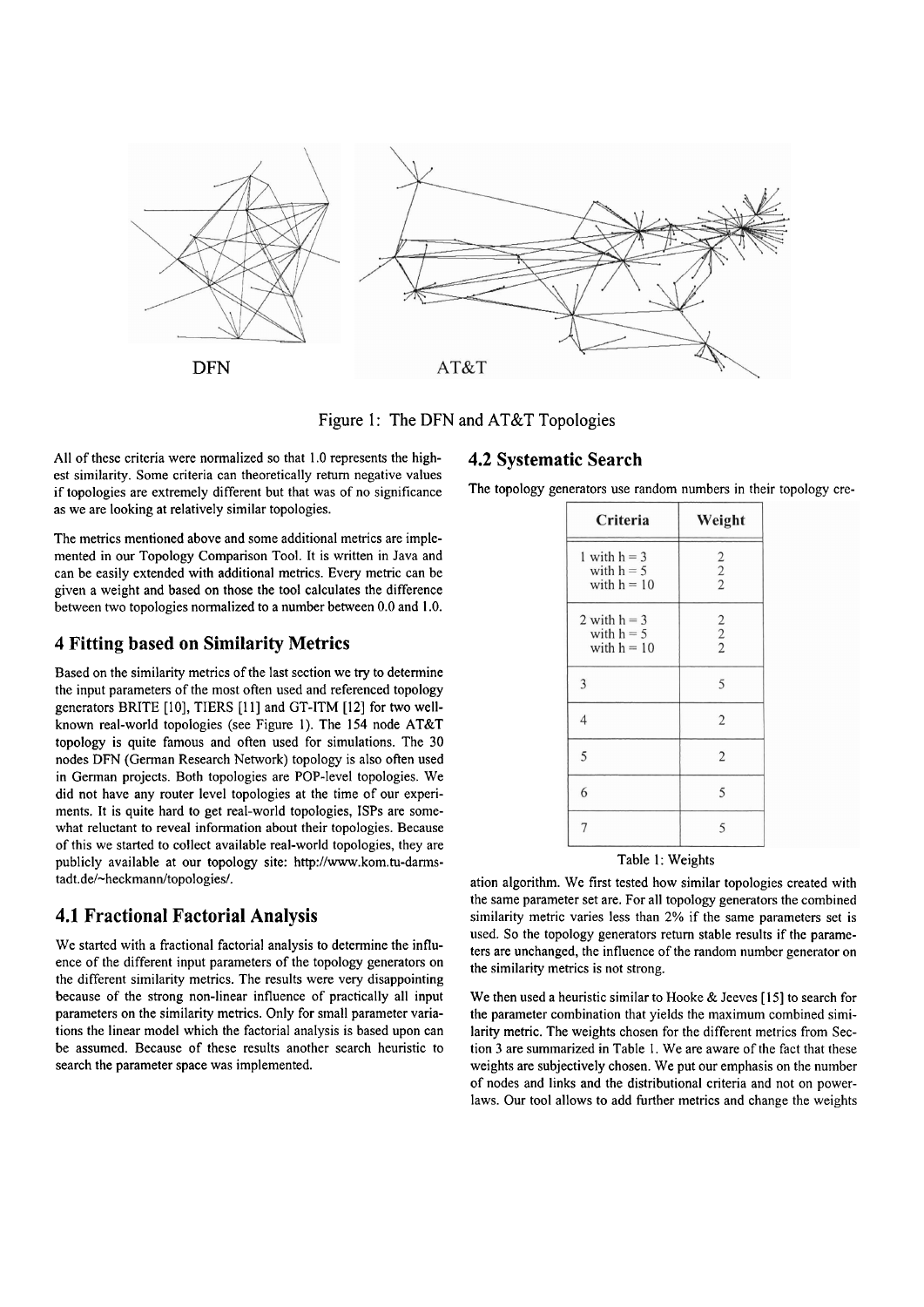to what the researcher deems important for his experiment.

#### **4.3 Results**

The parameters of Table 2 were found for Brite and the DFN and AT&T topologies with a high and satisfying combined and normalized similarity of 0.972 rsp. 0.951. Please note that the values  $\alpha$  and  $\beta$  do not seem to significantly influence the outcome of the measurements when the parameter links/node is set to 2.

The parameters for Tiers result in a similarity of 0.998 and 0.995, the

highest similarities found in our experiments, they are given Table 3.

The results for GT-ITM are displayed in Table 4 and Table 5 and have a similarity of 0.966 rsp. 0.879.

To conclude, Tiers was able in both cases to produce topologies that had the highest similarity to the real world ISP topologies, GT-ITM produced the least similarities. The level of similarity that could be reached is quite high and indicates that hierarchical topology generators are able to produce realistic POP level topologies. This is contrary to the findings of [1] for AS level topologies.

| topology   | type      | method      | <b>AS</b> | nodes | router model | α             |               | links/node |
|------------|-----------|-------------|-----------|-------|--------------|---------------|---------------|------------|
| <b>DFN</b> | Bottom up | random pick |           | 30    | <b>GLP</b>   | $0.42 - 0.46$ | $0.62 - 0.68$ |            |
| AT&T       | Bottom up | random pick | 31        | 154   | GLP or BA    | [0, 1.0]      | [0, 1.0]      |            |

Table 2: Parameters of Brite for DFN / AT&T-like Topologies

| <b>DFN</b> | WAN        | <b>MAN</b> | <b>LAN</b> | nodes/WAN      | nodes/MAN      | nodes/LAN |
|------------|------------|------------|------------|----------------|----------------|-----------|
|            | 12         |            |            |                |                | 17        |
|            | redundancy | redundancy | redundancy | redundancy for | redundancy for |           |
|            | for WAN    | for MAN    | for LAN    | MAN to<br>'AN  | LAN to MAN     |           |
|            |            |            | - a        |                |                |           |
| AT&T       | WAN        | <b>MAN</b> | LAN        | nodes/WAN      | nodes/MAN      | nodes/LAN |
|            |            |            |            | 25             |                | 41        |
|            | redundancy | redundan   | redundancy | redundancy for | redundancy for |           |
|            | for WAN    | for MAN    | for LAN    | MAN to WAN     | LAN to MAN     |           |
|            |            |            | a          | $3 - 4$        |                |           |

Table 3: Parameters of Tiers for DFN / AT&T-like Topologies

a. Parameter cannot be changed in TIERS 1.2

| method        | avg stubs/<br>transit | extra<br>t-s links | extra<br>s-s links |
|---------------|-----------------------|--------------------|--------------------|
| transit-stub  |                       | 10                 | 6                  |
| top nodes     | edge method           | alpha              | beta               |
|               | 3                     | 0.99               |                    |
| transit nodes | edge method           | alpha              | beta               |
| 5             | 4                     | 0.35               | 100                |
| stub nodes    | edge method           | alpha              | beta               |
| 5             |                       | 0.5                | 100                |

| method        | avg stubs/transit | extra<br>t-s links | extra<br>s-s links |  |
|---------------|-------------------|--------------------|--------------------|--|
| transit-stub  | 3                 | 12                 | 12                 |  |
| top nodes     | edge<br>nethod    | alpha              | beta               |  |
| 3             | 3                 | 0.3                |                    |  |
| transit nodes | edge method       | alpha              | beta               |  |
| 4             | 3                 | 0.5                |                    |  |
| stub nodes    | edge method       | alpha              | beta               |  |
| 4             | 3                 | 0.2                |                    |  |

Table 4: Parameters of GT-ITM for DFN-like Topologies

Table 5: Parameters of GT-ITM for AT&T-like Topologies